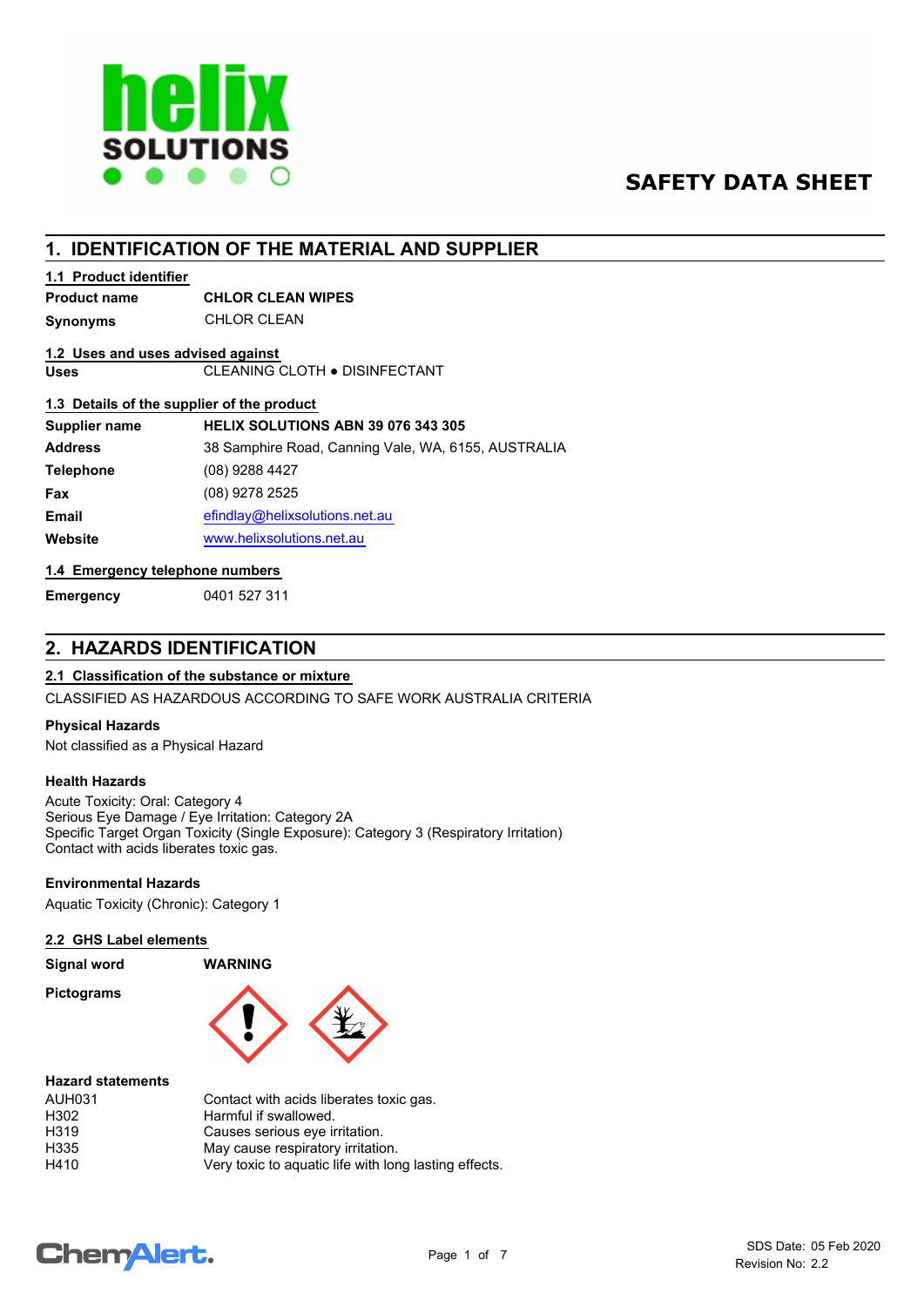| <b>Prevention statements</b><br>P <sub>261</sub><br>P <sub>264</sub><br>P270<br>P271<br>P273<br>P280     | Avoid breathing dust/fume/gas/mist/vapours/spray.<br>Wash thoroughly after handling.<br>Do not eat, drink or smoke when using this product.<br>Use only outdoors or in a well-ventilated area.<br>Avoid release to the environment.<br>Wear protective gloves/protective clothing/eye protection/face protection.                                                                                  |
|----------------------------------------------------------------------------------------------------------|----------------------------------------------------------------------------------------------------------------------------------------------------------------------------------------------------------------------------------------------------------------------------------------------------------------------------------------------------------------------------------------------------|
| <b>Response statements</b><br>P304 + P340<br>$P305 + P351 + P338$<br>P312<br>P330<br>P337 + P313<br>P391 | IF INHALED: Remove to fresh air and keep at rest in a position comfortable for breathing.<br>IF IN EYES: Rinse cautiously with water for several minutes. Remove contact lenses, if present and easy to<br>do. Continue rinsing.<br>Call a POISON CENTER or doctor/physician if you feel unwell.<br>Rinse mouth.<br>If eye irritation persists: Get medical advice/attention.<br>Collect spillage. |
| <b>Storage statements</b><br>P403 + P233<br>P405<br><b>Disposal statements</b>                           | Store in a well-ventilated place. Keep container tightly closed.<br>Store locked up.                                                                                                                                                                                                                                                                                                               |
| P501                                                                                                     | Dispose of contents/container in accordance with relevant regulations.                                                                                                                                                                                                                                                                                                                             |

# **2.3 Other hazards**

No information provided.

# **3. COMPOSITION/ INFORMATION ON INGREDIENTS**

## **3.1 Substances / Mixtures**

| Ingredient                         | ∣ CAS Number  | <b>EC Number</b> | Content   |
|------------------------------------|---------------|------------------|-----------|
| SODIUM DICHI OROISOCYANURATE       | 2893-78-9     | 220-767-7        | 30 to 60% |
| NON HAZARDOUS INGREDIENTS          | Not Available | Not Available    | Remainder |
| SECONDARY SODIUM ALKANE SULPHONATE | 85711-69-9    | 288-330-3        | $<$ 3%    |

# **4. FIRST AID MEASURES**

#### **4.1 Description of first aid measures**

| Eye                         | If in eyes, hold eyelids apart and flush continuously with running water. Continue flushing until advised to<br>stop by a Poisons Information Centre, a doctor, or for at least 15 minutes.                                                                  |
|-----------------------------|--------------------------------------------------------------------------------------------------------------------------------------------------------------------------------------------------------------------------------------------------------------|
| <b>Inhalation</b>           | If inhaled, remove from contaminated area. To protect rescuer, use a Full-face Type B-Class P1 (Inorganic<br>and acid gas, Particulate) respirator or an Air-line respirator (in poorly ventilated areas). Apply artificial<br>respiration if not breathing. |
| <b>Skin</b>                 | If skin or hair contact occurs, remove contaminated clothing and flush skin and hair with running water.<br>Continue flushing with water until advised to stop by a Poisons Information Centre or a doctor.                                                  |
| <b>Ingestion</b>            | For advice, contact a Poisons Information Centre on 13 11 26 (Australia Wide) or a doctor (at once). If<br>swallowed, do not induce vomiting.                                                                                                                |
| <b>First aid facilities</b> | Eye wash facilities and safety shower are recommended.                                                                                                                                                                                                       |

#### **4.2 Most important symptoms and effects, both acute and delayed**

See Section 11 for more detailed information on health effects and symptoms.

### **4.3 Immediate medical attention and special treatment needed**

Treat symptomatically.

# **5. FIRE FIGHTING MEASURES**

## **5.1 Extinguishing media**

Use an extinguishing agent suitable for the surrounding fire.

# **Chemalert.**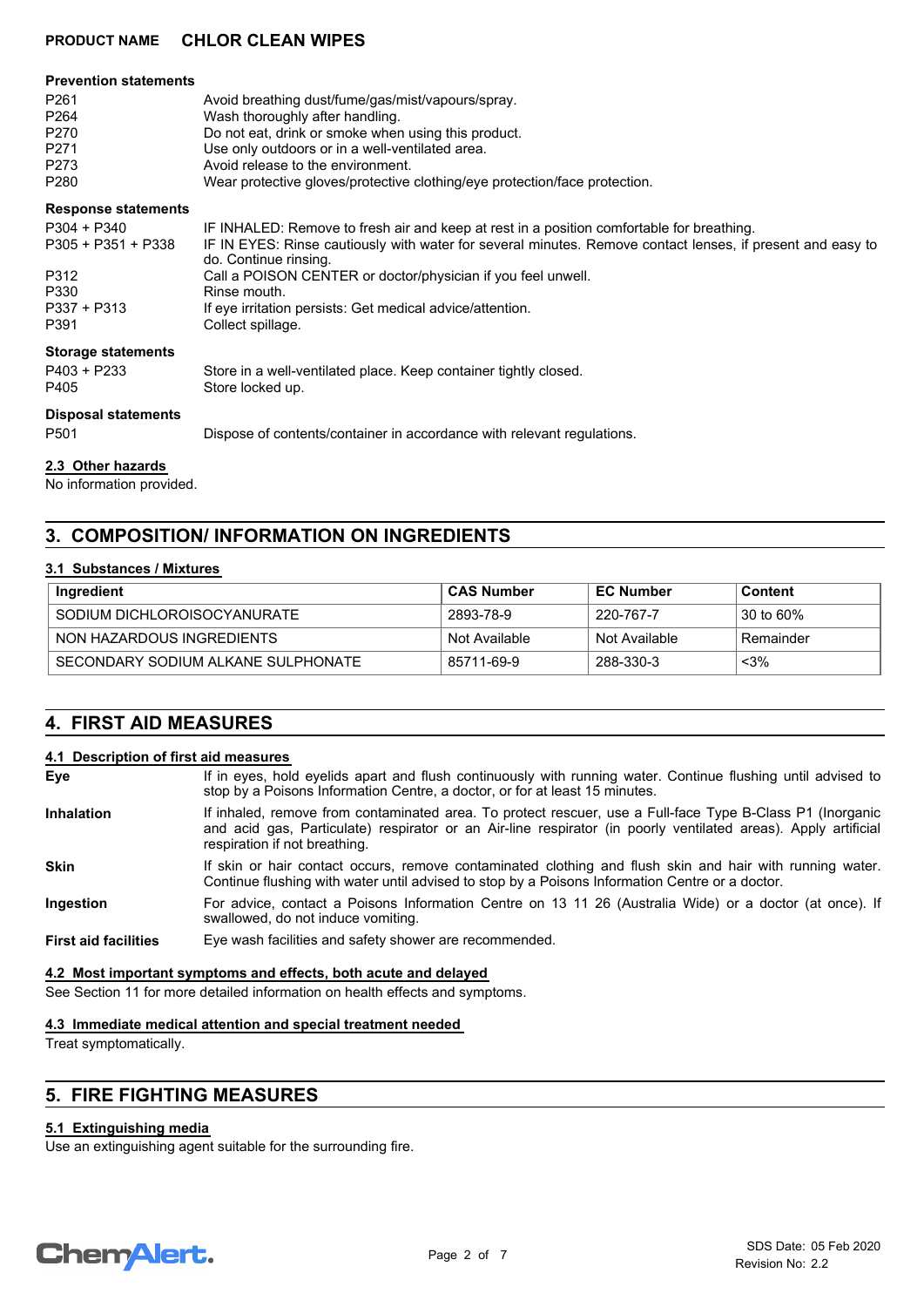#### **5.2 Special hazards arising from the substance or mixture**

Non flammable - oxidising agent. May evolve toxic gases (hydrogen chloride, nitrogen/ sodium oxides) when heated to decomposition. May ignite in contact with incompatible materials.

#### **5.3 Advice for firefighters**

Evacuate area and contact emergency services. Toxic gases may be evolved in a fire situation. Remain upwind and notify those downwind of hazard. Wear full protective equipment including Self Contained Breathing Apparatus (SCBA) when combating fire. Contact with water may evolve toxic chlorine gas.

#### **5.4 Hazchem code**

None allocated.

# **6. ACCIDENTAL RELEASE MEASURES**

#### **6.1 Personal precautions, protective equipment and emergency procedures**

Wear Personal Protective Equipment (PPE) as detailed in section 8 of the SDS. Clear area of all unprotected personnel. Contact emergency services where appropriate.

#### **6.2 Environmental precautions**

Prevent product from entering drains and waterways.

#### **6.3 Methods of cleaning up**

Contain spillage, then collect and place in suitable containers for disposal. Avoid generating dust.

#### **6.4 Reference to other sections**

See Sections 8 and 13 for exposure controls and disposal.

# **7. HANDLING AND STORAGE**

#### **7.1 Precautions for safe handling**

Before use carefully read the product label. Use of safe work practices are recommended to avoid eye or skin contact and inhalation. Observe good personal hygiene, including washing hands before eating. Prohibit eating, drinking and smoking in contaminated areas.

#### **7.2 Conditions for safe storage, including any incompatibilities**

Store in a cool, dry, well ventilated area, removed from water or moisture, incompatible substances, heat or ignition sources and foodstuffs. Ensure containers are adequately labelled, protected from physical damage and sealed when not in use. Check regularly for leaks or spills. Large storage areas should be bunded and have appropriate fire protection and ventilation systems.

#### **7.3 Specific end uses**

No information provided.

# **8. EXPOSURE CONTROLS / PERSONAL PROTECTION**

#### **8.1 Control parameters**

### **Exposure standards**

No exposure standards have been entered for this product.

#### **Biological limits**

No biological limit values have been entered for this product.

#### **8.2 Exposure controls**

Avoid inhalation. Use in well ventilated areas. Where an inhalation risk exists, mechanical extraction ventilation is recommended. **Engineering controls**

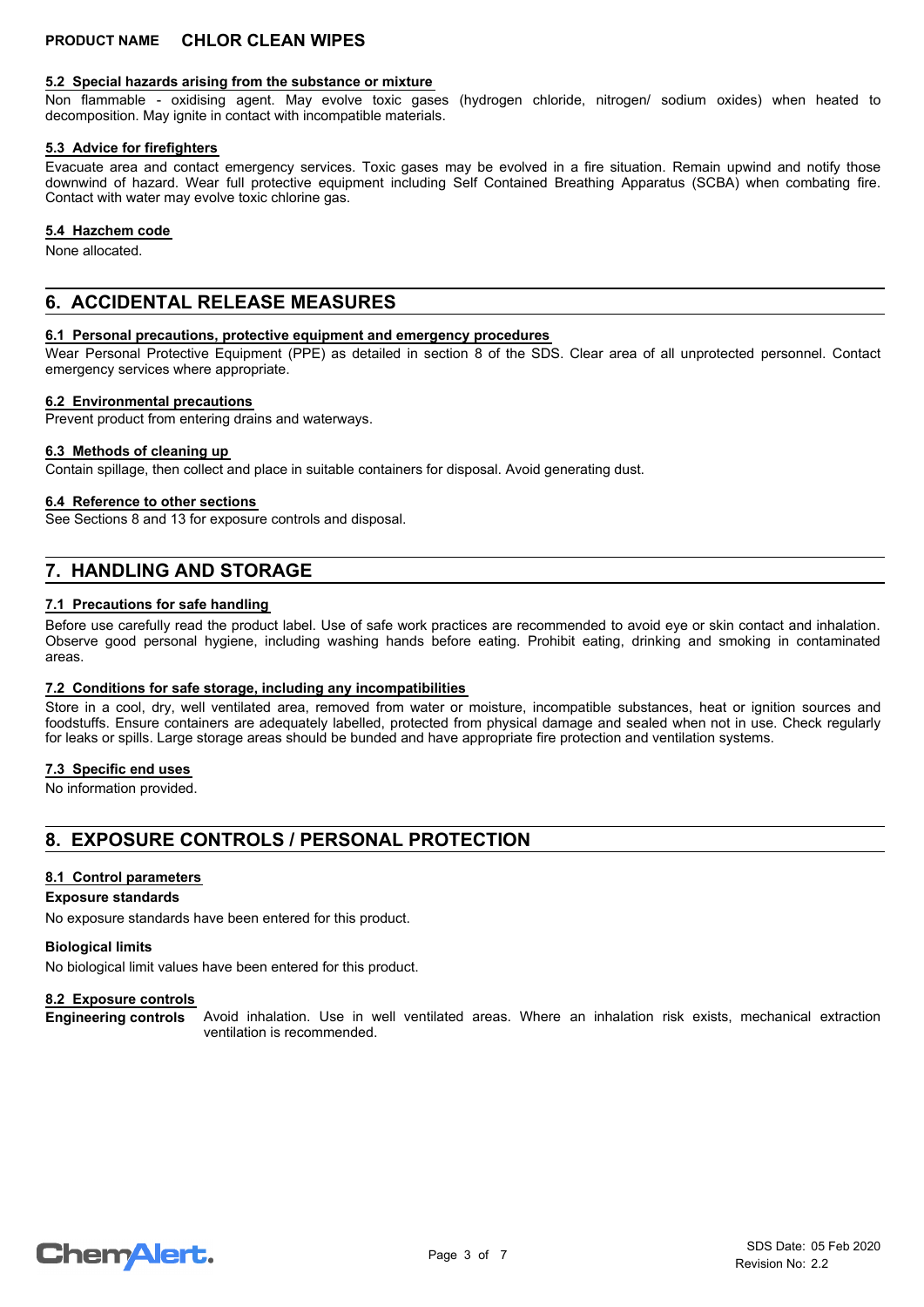## **PPE**

**Eye / Face** Wear Safety glasses. **Hands** Use any non-porous gloves. **Body** When using large quantities or where heavy contamination is likely, wear coveralls. **Respiratory** Where an inhalation risk exists, wear a Type B-Class P1 (Inorganic gases/vapours and Particulate) respirator.



# **9. PHYSICAL AND CHEMICAL PROPERTIES**

#### **9.1 Information on basic physical and chemical properties**

| <b>Appearance</b>                | <b>WHITE SHEETS</b>                |
|----------------------------------|------------------------------------|
| Odour                            | SLIGHT CHARACTERISITC BLEACH ODOUR |
| <b>Flammability</b>              | <b>COMBUSTIBLE</b>                 |
| <b>Flash point</b>               | <b>NOT RELEVANT</b>                |
| <b>Boiling point</b>             | <b>NOT AVAILABLE</b>               |
| <b>Melting point</b>             | <b>NOT AVAILABLE</b>               |
| <b>Evaporation rate</b>          | <b>NOT AVAILABLE</b>               |
| рH                               | $5$ to $6$                         |
| <b>Vapour density</b>            | <b>NOT AVAILABLE</b>               |
| <b>Specific gravity</b>          | <b>NOT AVAILABLE</b>               |
| Solubility (water)               | <b>SLIGHTLY SOLUBLE</b>            |
| Vapour pressure                  | <b>NOT AVAILABLE</b>               |
| <b>Upper explosion limit</b>     | <b>NOT AVAILABLE</b>               |
| Lower explosion limit            | <b>NOT AVAILABLE</b>               |
| <b>Partition coefficient</b>     | <b>NOT AVAILABLE</b>               |
| <b>Autoignition temperature</b>  | <b>NOT AVAILABLE</b>               |
| <b>Decomposition temperature</b> | <b>NOT AVAILABLE</b>               |
| Viscosity                        | <b>NOT AVAILABLE</b>               |
| <b>Explosive properties</b>      | NOT AVAILABLE                      |
| <b>Oxidising properties</b>      | <b>NOT AVAILABLE</b>               |
| <b>Odour threshold</b>           | <b>NOT AVAILABLE</b>               |

# **10. STABILITY AND REACTIVITY**

## **10.1 Reactivity**

Carefully review all information provided in sections 10.2 to 10.6.

## **10.2 Chemical stability**

Stable under recommended conditions of storage.

#### **10.3 Possibility of hazardous reactions**

Polymerization will not occur.

## **10.4 Conditions to avoid**

Avoid heat, sparks, open flames and other ignition sources.

#### **10.5 Incompatible materials**

Oxidising agent. Incompatible with water (evolving toxic chlorine gas), combustible materials, reducing agents (e.g. amines, ammonia compounds), acids (e.g. cyanuric acid) and heat sources.

## **10.6 Hazardous decomposition products**

May evolve toxic gases (hydrogen chloride, nitrogen/ sodium oxides) when heated to decomposition.

# **11. TOXICOLOGICAL INFORMATION**

# **ChemAlert.**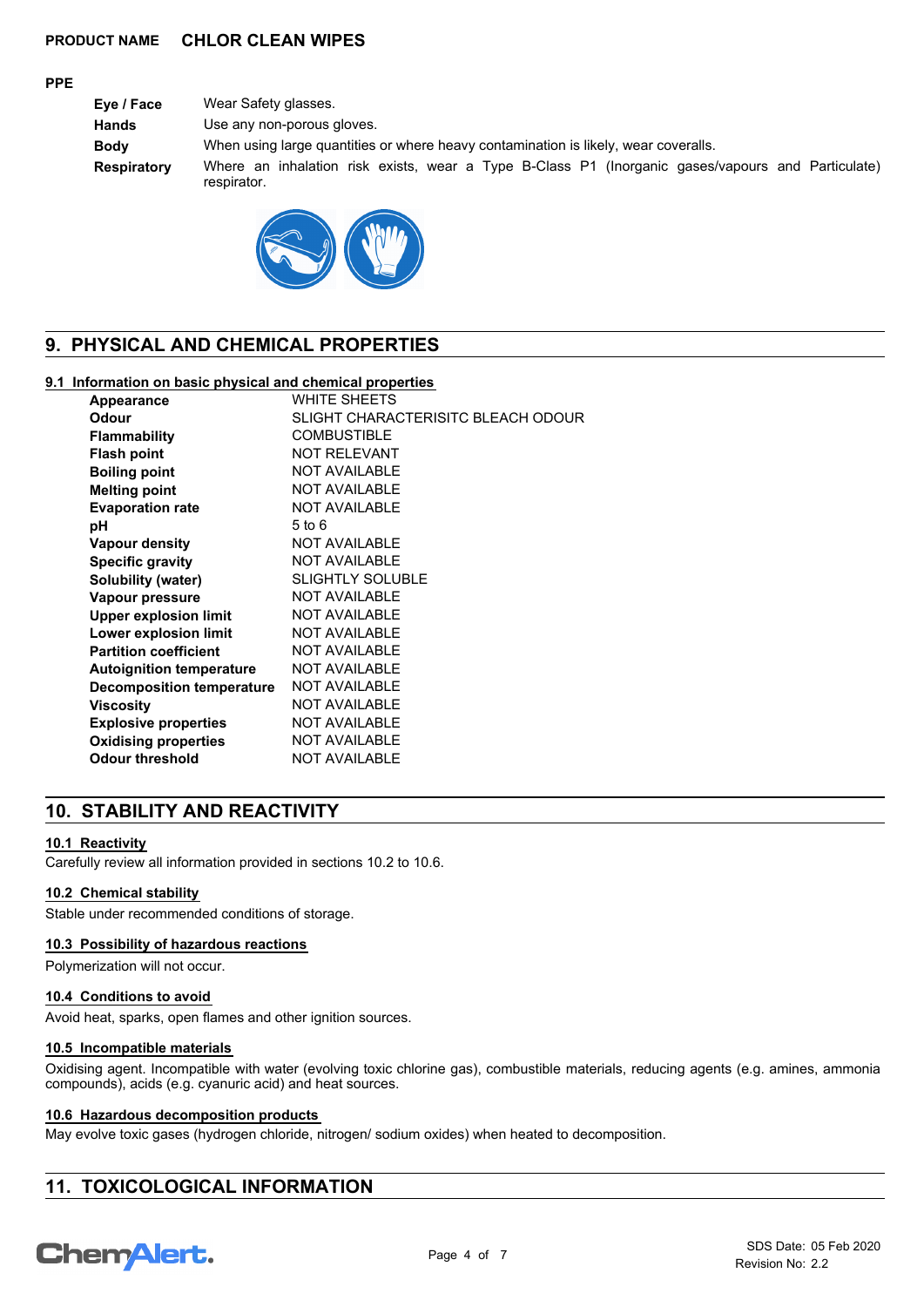#### **11.1 Information on toxicological effects**

#### **Acute toxicity** Harmful if swallowed.

#### **Information available for the ingredients:**

| Ingredient                         |                                                                                                                                                                                                     | Oral LD50           | Dermal LD50 | <b>Inhalation LC50</b> |
|------------------------------------|-----------------------------------------------------------------------------------------------------------------------------------------------------------------------------------------------------|---------------------|-------------|------------------------|
| SODIUM DICHLOROISOCYANURATE        |                                                                                                                                                                                                     | 1670 mg/kg (mammal) |             | $\qquad \qquad$        |
| <b>Skin</b>                        | Irritating to the skin. Contact may result in irritation, redness, rash and dermatitis.                                                                                                             |                     |             |                        |
| Eye                                | Causes serious eye irritation. Contact may result in irritation, lacrimation, pain and redness. Exposure<br>considered unlikely. Due to product form (wipes) the potential for exposure is reduced. |                     |             |                        |
| <b>Sensitisation</b>               | Not classified as causing skin or respiratory sensitisation.                                                                                                                                        |                     |             |                        |
| <b>Mutagenicity</b>                | Not classified as a mutagen.                                                                                                                                                                        |                     |             |                        |
| Carcinogenicity                    | Not classified as a carcinogen.                                                                                                                                                                     |                     |             |                        |
| <b>Reproductive</b>                | Not classified as a reproductive toxin.                                                                                                                                                             |                     |             |                        |
| STOT - single<br>exposure          | Over exposure may result in irritation of the nose and throat, with coughing. Exposure considered unlikely.<br>Due to product form (wipes) the potential for exposure is reduced.                   |                     |             |                        |
| <b>STOT</b> - repeated<br>exposure | Not classified as causing organ damage from repeated exposure.                                                                                                                                      |                     |             |                        |
| <b>Aspiration</b>                  | Not classified as causing aspiration.                                                                                                                                                               |                     |             |                        |

# **12. ECOLOGICAL INFORMATION**

#### **12.1 Toxicity**

No information provided.

#### **12.2 Persistence and degradability**

Expected to be inherently biodegradable.

### **12.3 Bioaccumulative potential**

No information provided.

#### **12.4 Mobility in soil**

No information provided.

#### **12.5 Other adverse effects**

Dichloroisocyanurates release chlorine in contact with water or moisture. Chlorine is highly toxic to all forms of aquatic life. Free chlorine has very low stability in natural water as it readily oxidises inorganic and organic compounds. There is no potential for bioaccumulation or bioconcentration.

# **13. DISPOSAL CONSIDERATIONS**

#### **13.1 Waste treatment methods**

| Waste disposal | For small amounts, wipes may be disposed of in domestic refuse. For large amounts, wearing personal<br>protective equipment, cover with a WEAK reducing agent (e.g. sodium bisulphite, thiosulphate, or ferrous<br>salt; but NOT sulphur, carbon or strong reducing agent). Mix well and spray with water. Add 3M sulphuric<br>acid if sulphite or ferrous salt is used. Add to container of water and neutralise with soda ash. Collect and<br>dispose of to approved landfill site. Contact the manufacturer for additional information. |
|----------------|--------------------------------------------------------------------------------------------------------------------------------------------------------------------------------------------------------------------------------------------------------------------------------------------------------------------------------------------------------------------------------------------------------------------------------------------------------------------------------------------------------------------------------------------|
| Legislation    | Dispose of in accordance with relevant local legislation.                                                                                                                                                                                                                                                                                                                                                                                                                                                                                  |

# **14. TRANSPORT INFORMATION**

**NOT CLASSIFIED AS A DANGEROUS GOOD BY THE CRITERIA OF THE ADG CODE, IMDG OR IATA**

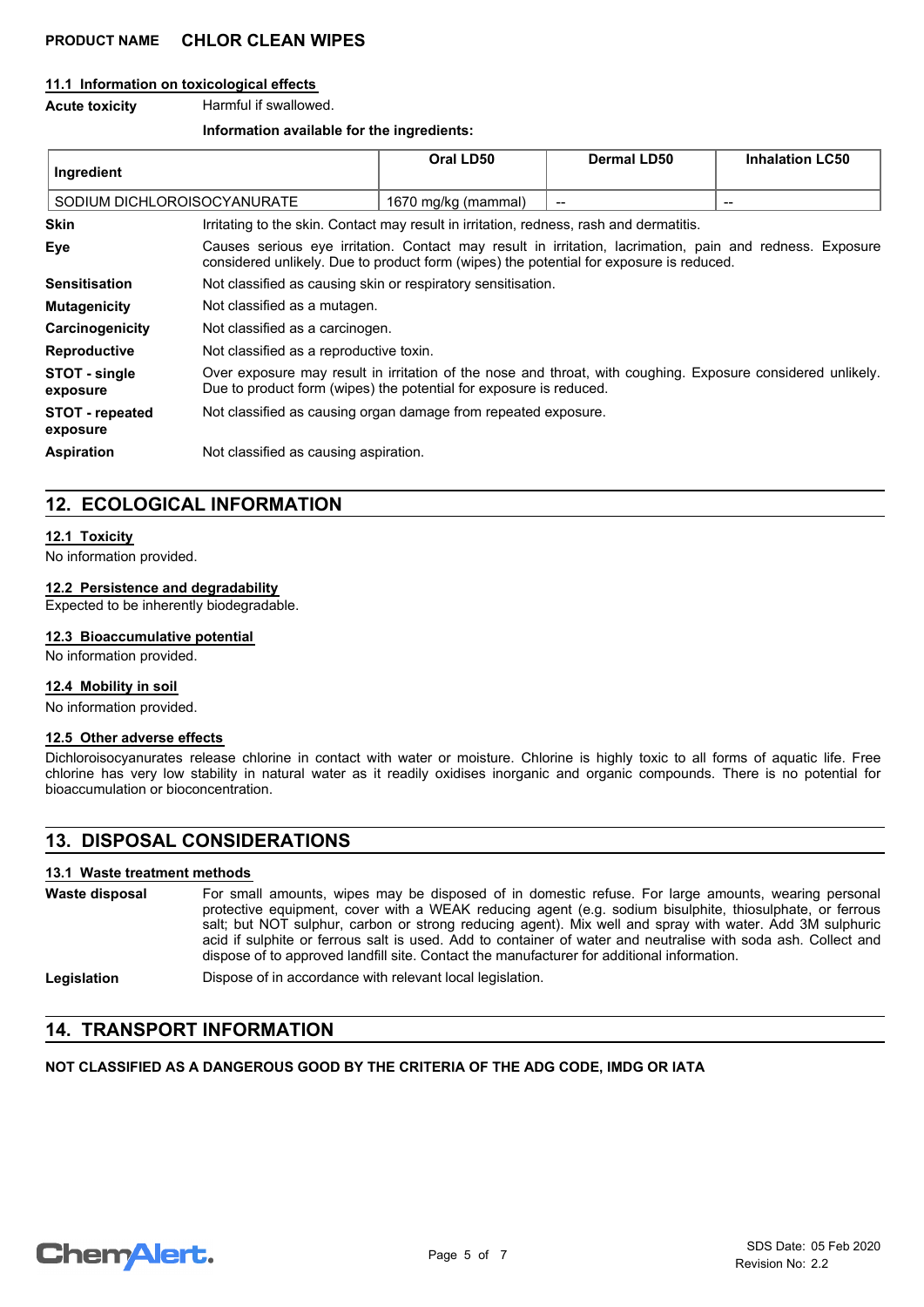|                                     | <b>LAND TRANSPORT (ADG)</b> | <b>SEA TRANSPORT (IMDG / IMO)</b> | AIR TRANSPORT (IATA / ICAO) |
|-------------------------------------|-----------------------------|-----------------------------------|-----------------------------|
| 14.1 UN Number                      | None allocated.             | None allocated.                   | None allocated.             |
| 14.2 Proper<br><b>Shipping Name</b> | None allocated.             | None allocated.                   | None allocated.             |
| 14.3 Transport<br>hazard class      | None allocated.             | None allocated.                   | None allocated.             |
| 14.4 Packing Group                  | None allocated.             | None allocated.                   | None allocated.             |

#### **14.5 Environmental hazards**

No information provided.

#### **14.6 Special precautions for user**

| <b>Hazchem code</b>      | None allocated.                                                                                                                                                                                                                                                                                                             |
|--------------------------|-----------------------------------------------------------------------------------------------------------------------------------------------------------------------------------------------------------------------------------------------------------------------------------------------------------------------------|
| <b>Other information</b> | Environmentally Hazardous Substances meeting the descriptions of UN 3077 or UN 3082 are not<br>subject to this Code when transported by road or rail in:<br>(a) packagings that do not incorporate a receptacle exceeding 500 kg(L); or<br>$(b)$ IBCs.<br>Special Provision AU01 - ADG Code 7th Ed.<br>Label: Miscellaneous |

# **15. REGULATORY INFORMATION**

|                           | 15.1 Safety, health and environmental regulations/legislation specific for the substance or mixture                                                                |
|---------------------------|--------------------------------------------------------------------------------------------------------------------------------------------------------------------|
| <b>Poison schedule</b>    | A poison schedule number has not been allocated to this product using the criteria in the Standard for the<br>Uniform Scheduling of Medicines and Poisons (SUSMP). |
| <b>Classifications</b>    | Safework Australia criteria is based on the Globally Harmonised System (GHS) of Classification and<br>Labelling of Chemicals.                                      |
| <b>Inventory listings</b> | <b>AUSTRALIA: AICS (Australian Inventory of Chemical Substances)</b><br>All components are listed on AICS, or are exempt.                                          |

# **16. OTHER INFORMATION**

RESPIRATORS: In general the use of respirators should be limited and engineering controls employed to avoid exposure. If respiratory equipment must be worn ensure correct respirator selection and training is undertaken. Remember that some respirators may be extremely uncomfortable when used for long periods. The use of air powered or air supplied respirators should be considered where prolonged or repeated use is necessary. **Additional information**

> EXPOSURE STANDARDS - TIME WEIGHTED AVERAGE (TWA) or WES (WORKPLACE EXPOSURE STANDARD) (NZ): Exposure standards are established on the premise of an 8 hour work period of normal intensity, under normal climatic conditions and where a 16 hour break between shifts exists to enable the body to eliminate absorbed contaminants. In the following circumstances, exposure standards must be reduced: Strenuous work conditions; hot, humid climates; high altitude conditions; extended shifts (which increase the exposure period and shorten the period of recuperation).

#### PERSONAL PROTECTIVE EQUIPMENT GUIDELINES:

The recommendation for protective equipment contained within this report is provided as a guide only. Factors such as form of product, method of application, working environment, quantity used, product concentration and the availability of engineering controls should be considered before final selection of personal protective equipment is made.

#### HEALTH EFFECTS FROM EXPOSURE:

It should be noted that the effects from exposure to this product will depend on several factors including: form of product; frequency and duration of use; quantity used; effectiveness of control measures; protective equipment used and method of application. Given that it is impractical to prepare a report which would encompass all possible scenarios, it is anticipated that users will assess the risks and apply control methods where appropriate.

# **ChemAlert.**